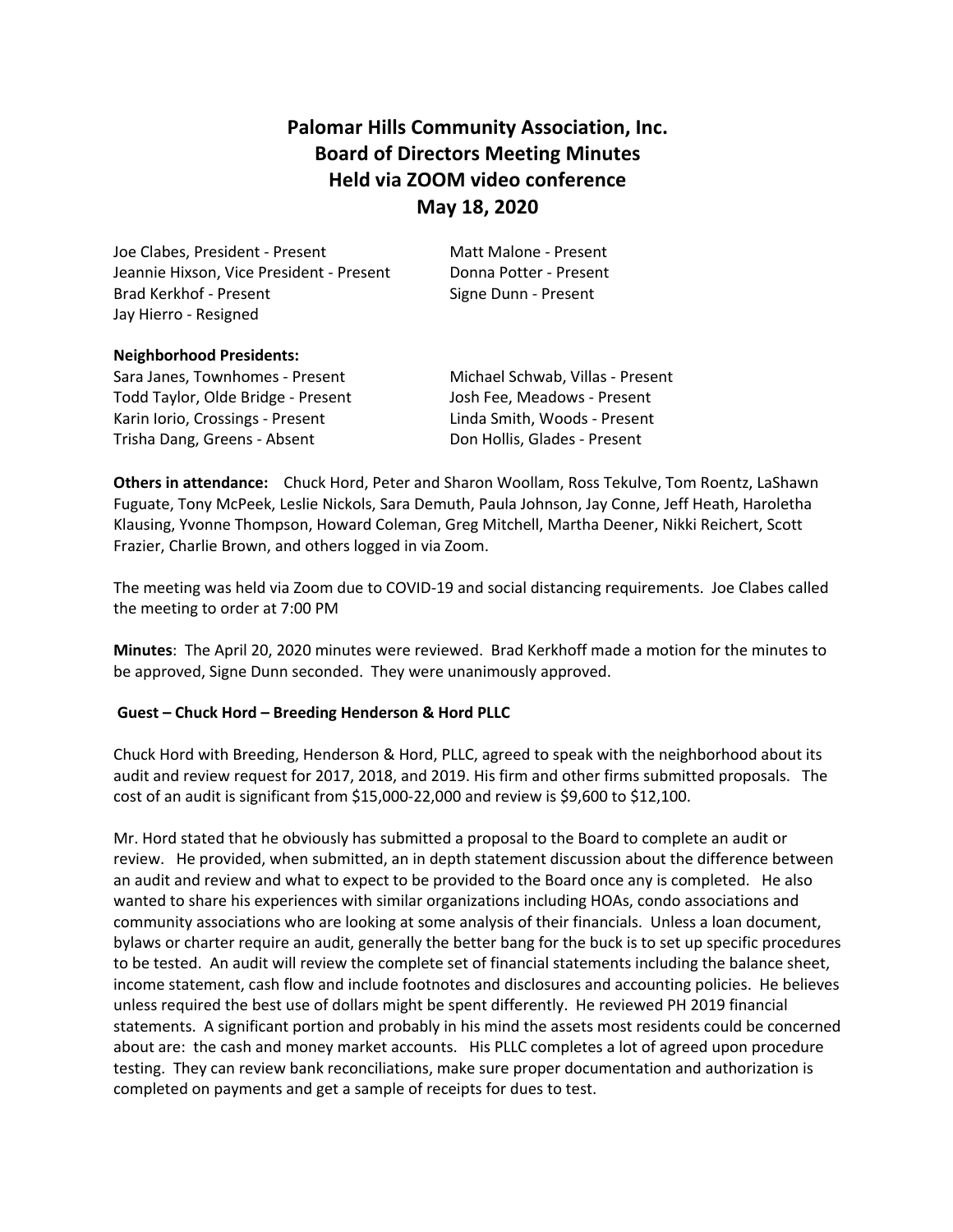Board members asked questions. Donna Potter wanted confirmation that there has never been a full audit since Palomar Hills was formed. Joe Clabes stated a financial review was completed for 2008. Chuck Hord reminded the audience during discussion by board members that an audit would not look at 100 percent of transactions it is just selective testing. The outcome might not give any specific assurances. There was discussion that the townhomes is having a reserve study that will look at maintenance of their many structures and set up priorities of spending and maintenance. Some board members expressed an interest in that. Mr. Hord noted that Palomar Hill HOA has about \$390,000 of facilities and improvements and that number has seemed to remain close to that since development.

A resident noted that until we determine the purpose of the audit or testing, how can we determine what to do? There would be different testing if the goal is to provide assurances to neighbors that the finances are being maintained properly or if there is a suggestion of malfeasance. After discussion about the need, the Board discussed forming an Audit Committee. Donna Potter made a motion to form an Audit Committee; there was a second by Matt Malone. It was unanimously approved. Brad Kerkhoff agreed to chair the committee. The structure would be at least one member of the board and each neighborhood president should nominate a resident from their neighborhood that has expertise and would be willing to serve. The Committee will report back to the Board in 60 days.

**Financial Report:** Jeannie Hixson, Interim Treasurer, gave the report. Palomar Hills is on track for budget purposes. April expenses are mainly normal and for maintenance for the pool to be ready should we open and spring clean-up for the park and common areas, including tree trimming on Valencia, MOW and inside the pool, and muskrat removal at the pond. For 2020 capital expenses- the clubhouse deck has been pressure washed and sealed as well as the Lyon Drive fence and the ash borer treatments have been completed. Matt Malone made a motion to approve the financial report, it was seconded by Signe Dunn. It was unanimously approved.

**Modification Request- 3989 Palomar Blvd. (Hannah)** - The resident requested a 6 foot fence on the area of his yard backing the Heath property that lives on Peppertree Dr. The Palomar Hills rules allow for a 5 foot fence so the resident was asking for a variance. The resident was not on the meeting call. His request stated that the Heath family was in favor. Jeff Heath stated he was not in favor. Jeannie Hixson made a motion to deny the request for a 6 foot fence, Brad Kerkhoff seconded. All voted in favor of the motion but Donna Potter abstained from vote.

### **Neighborhood Reports:**

Crossings - Karin Iorio - No report

Glades - Don Hollis - No report

Greens - Trisha Dang - Absent

Meadows - Josh Fee - Expressed his appreciation to the Board for volunteering their time to the neighborhood and Brad Kerkhoff for volunteering to Chair the new Audit Committee.

Olde Bridge - Todd Taylor - No report

Woods- Linda Smith - No report

Townhomes – Sara Janes - townhomes are meeting tomorrow for its board meeting. The townhomes have included trash in their townhome maintenance fee for many years. No governing documents state that it should be included in the fee so each homeowner will begin paying their own bill. The Reserve Study has been delayed until June because of Covid.

Villas - Mike Schwab - Valencia was paved and the fence surrounding the Villas continues to deteriorate.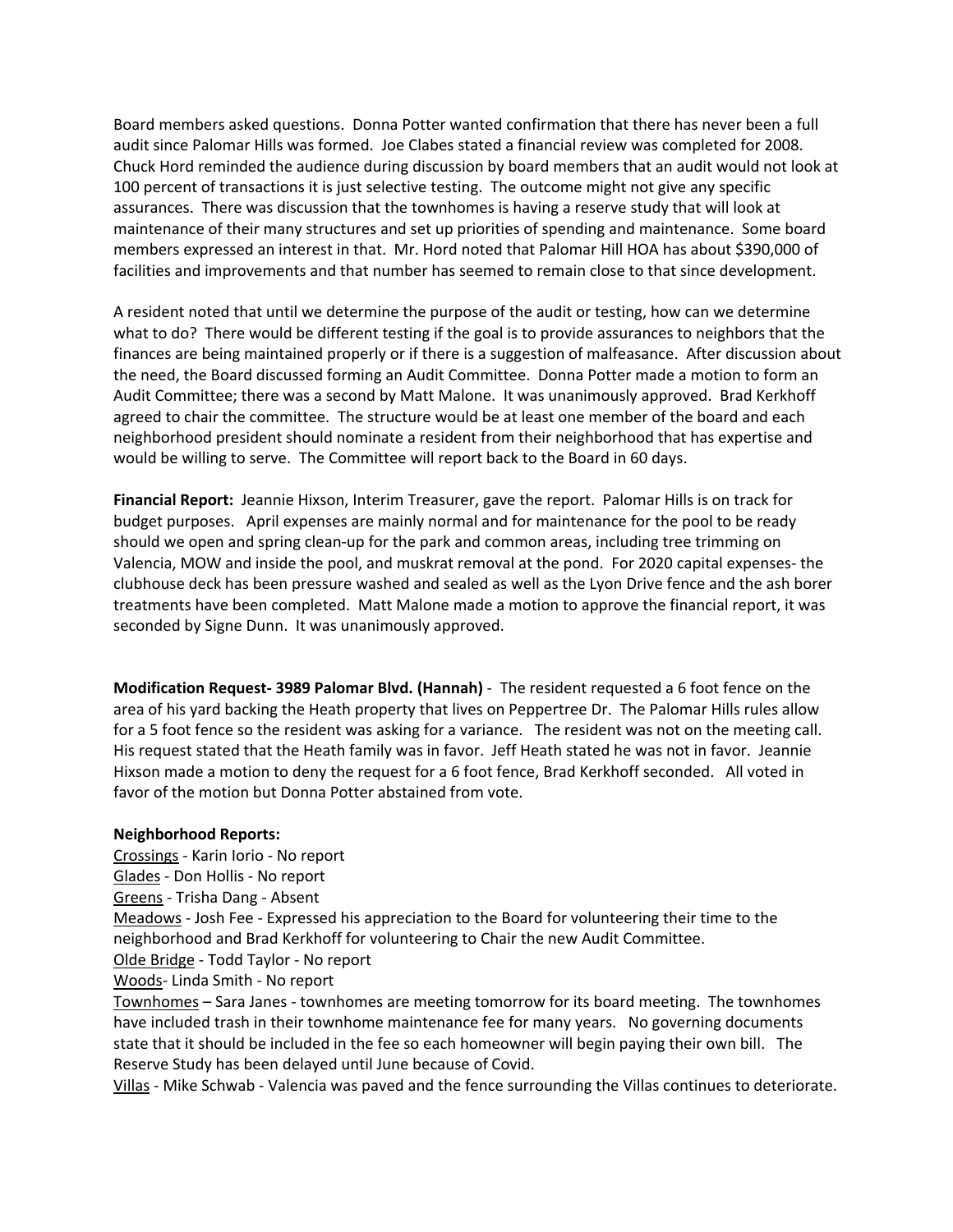**Old Business –** Joe Clabes announced that Board Member Jay Hierro has resigned from the Board. He asked Cindy to advertise the Board seat opening for the reminder of Jay's term through June 2021 on the Blog.

**Resident Business -** Residents asked about the tennis court openings and why there was a need for an attendant at the tennis courts. Part of the reasoning for hiring the attendant was that they could move to the pool if it opened this summer. Also, guidelines from the Governor and the city discuss measures to stop the spread of COVID. The attendant keeps touching to a minimum and prevents non-guest players from entering the courts. There were reports of unauthorized players prior to the tennis court closing. LFUCG has taken down every other net at the city courts. Palomar only has four courts so that was hoped to be avoided. Several residents noted problems with hours, had problems with the attendant being there. The Board took these comments under advisement.

Jay Conne of 2032 Glade Lane discussed the paver patio and retaining wall being built in his yard. It was discussed at the April 2020 board meeting. He has had city water management visit his home as well as KU both saying the HOA had reported problems. Upon inspection both said his project was in compliance. Jay Conne stated that his neighborhood president is making the calls using the authority of the HOA. Joe Clabes said that the Board has not deputized any President to work or speak for Palomar Hills but noted for these agencies a concerned neighbor can make a report. Don Hollis states his calls were as a resident not as neighborhood president. In addition, Jay Conne asked the Board to require his neighbors to allow him to access his backyard by using their property. The Board stated it does not have the power to do this. It is between him and his neighbors.

A resident asked what the Association's stance was on temporary kiddie/inflatable/above-ground pools in resident's yards. Joe Clabes said noting the extreme circumstances of COVID-19 and the fact that the PH pools may not open or if they do some still will not be comfortable, the Palomar Hills Community Association won't enforce the express provision that does not allow above-ground pools in the association master documents through October 1, 2020. Of course any such pool must be temporary since they must be removed by October 1, 2020. The Board hopes neighbors will understand.

Brad Kerkhoff noted a resident's request for mosquito spray in the common areas. Cindy will look into it.

### **Manager's Report:**

### **Collections**

PHCA currently holds liens on four (4) properties, with outstanding balances totaling \$2,248. One new lien was filed as homeowner became 90 days delinquent. One lien was paid off and the lien released.

### **Maintenance**

- Replaced all broken irrigation heads in islands
- Pressured was adult pool deck
- Turned irrigation on at Harrodsburg Road entrance